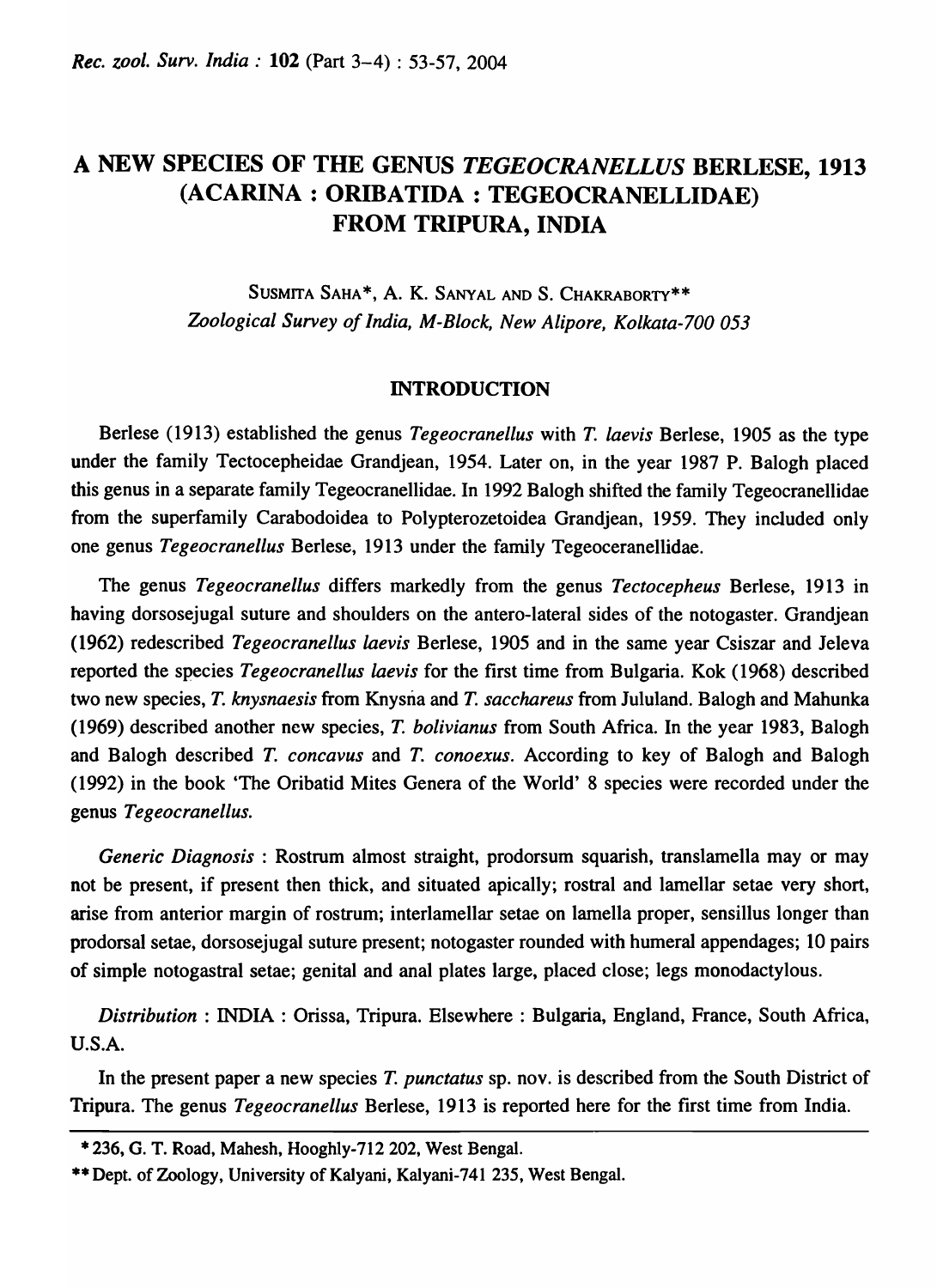The measurements of the specimens have been given in micron ( $\mu$ m).

The type specimens are deposited in the National Zoological Collection, Zoological Survey of India, Kolkata.

### DESCRIPTION OF SPECIES

*Tegeocranellus punctatus* sp. nov.

(Figs. 1-4)

*Colour:* Dark brown.

*Measurements:* Length of the body: 221; width of the body: 146.

*Prodorsum* : Prodorsum almost square, flat; rostrum slightly elevated medially; *ro* (12) longest among prodorsal setae, thin, simple; *la* short (7), thin, simple, situated on outer straight border of lamellae, thin, simple; *in* short (5), located postero-Iaterally on lamellae proper; bothridium cupshaped; sensillus long (68) with rough proximal stalk and a broadly cup-shaped distal head, beset with fine bristles at tip; lamellae very broad, extended from bothridium to base of rostrum; translamella thick, broad, forming a band little below the base of rostrum; prodorsum punctated with foveolation along translamella.

*Notogaster* : Notogaster rounded, separated from prodorsum by a convex thick dorsosejugal suture, lenticulus like flat hollow area at anterior margin; minute punctations and scattered foveolae along posterior margin of hollow portion; notogastral setae 10 pairs, moderately long (28-33), setae *ta, te, ti, ms, r<sub>3</sub>, r<sub>2</sub> smooth with blunt tip, arranged laterally in a line,*  $r_1$  *and all setae of the* series *p* minute; middle portion of notogaster smooth, posterior part punctated with a few foveolae; *im* placed laterally near middle of notogaster.

*Epimeral Region*: Epimeres conspicuous, scatteredly foveolated, epimeral setae simple, with setal formula  $2:1:3:0$ .

*Ano-genital Region:* Genital plate and anal plate large, nearly meeting each other, surrounded on both sides by two lines; genital plates (length: 59; width: 75) almost oval, with prominent markings; 6 pairs of minute genital setae arranged longitudinally along inner margin of genital plates; 1 pair aggential setae present, anal plates (length: 75; width: 59), with 2 pairs of minute setae; adanal setae 3 pairs, short; *iad* on postero-lateral border of anal plate.

*Legs:* All legs monodacty lous. *Leg chaetotaxy* : Leg I : 0-3-4-5-16+ 1-1; Leg II : 0-2-2-5-16-1; Leg III:  $0-3-1-3-13-1$ ; Leg IV:  $0-2-1-4-13-1$ .

*Material examined:* HOLOTYPE: Adult female, India: Tripura,Karbuk (Amarpur), l.iii.1992, from humus beside a narrow stream, coll. S. Saha. PARATYPES : 5 adult females, data same as for holotype.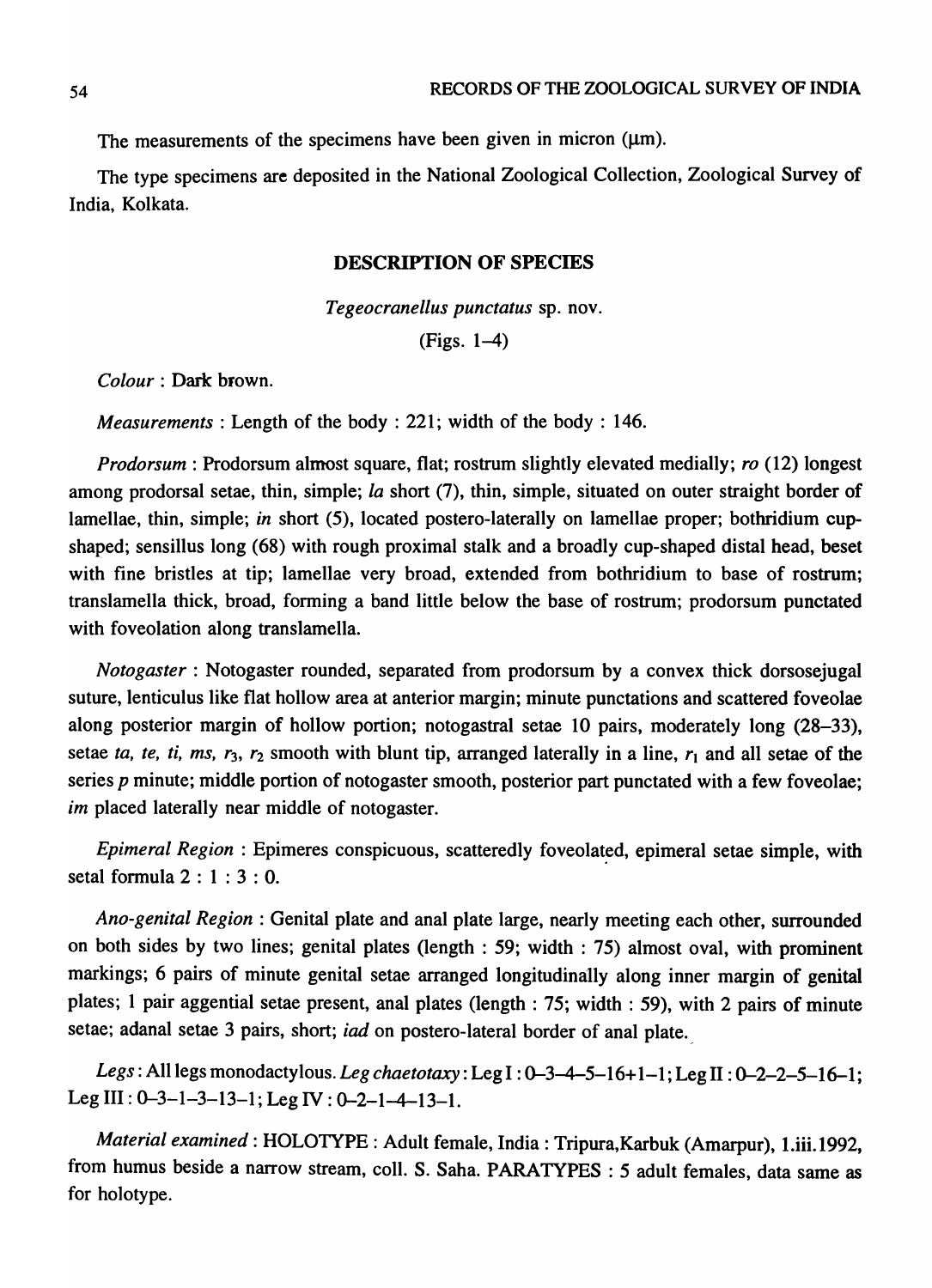

Figs. 1-3. *Tegeocranellus punctatus* sp. nov. : 1. Sensillus; 2. Dorsal view; 3. Ventral view.

*Distribution* : INDIA : Tripura (South District).

*Remarks: Tegeocranellus punctatus* sp. nov. comes close to T. *laevis* Berlese, 1905 in general body shape, form of lamellae, shape and position of rostral and interlamellar setae and position of notogastral setae. The new species however, differs from *T. laevis* by rough stalk and broadly club-shaped sensillus, beset with bristles at the tip, shape of notogastral setae (with blunt tips), punctation and foveolation on prodorsum and notogaster. The new species also differs from all other species under this genus in the structure of prodorsum, shape of notogastral setae and body ornamentation.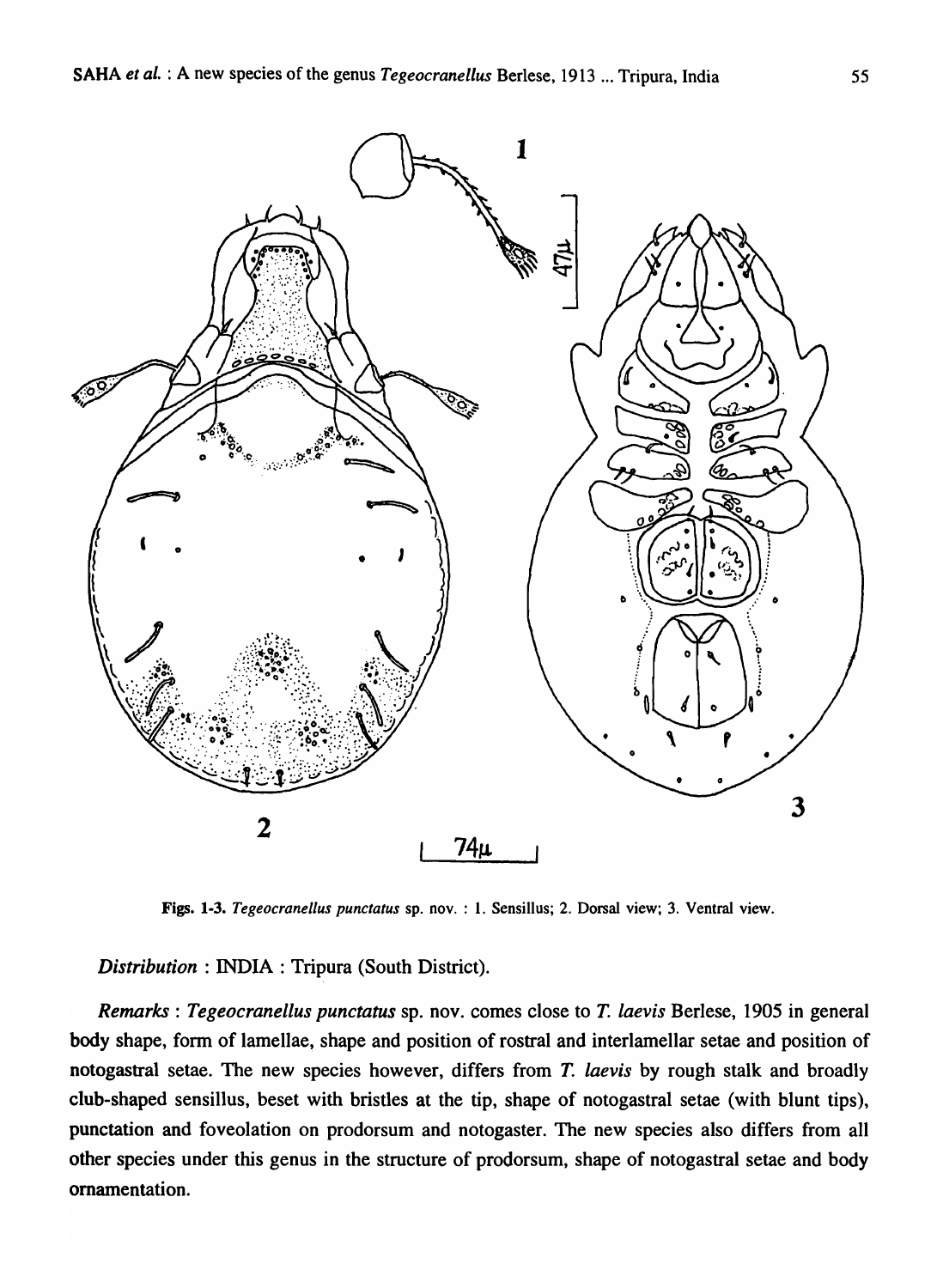

Figs. 4. Legs (I-IV) of *Tegeocranellus punctatus* sp. nov.

## **SUMMARY**

The new species *Tegeocranellus punctatus* sp. nov. from' Karbuk, Amarpur in Tripura, India is described and illustrated alongwith affinities with *T. laevis* Berlese, 1905.

# ACKNOWLEDGEMENTS

The authors wish to thank Dr. J.R.B. Alfred, Director, Zoological Survey of India, Kolkata and the Head of the Department of Zoology, University of Kalyani for providing necessary infrastructural facilities.